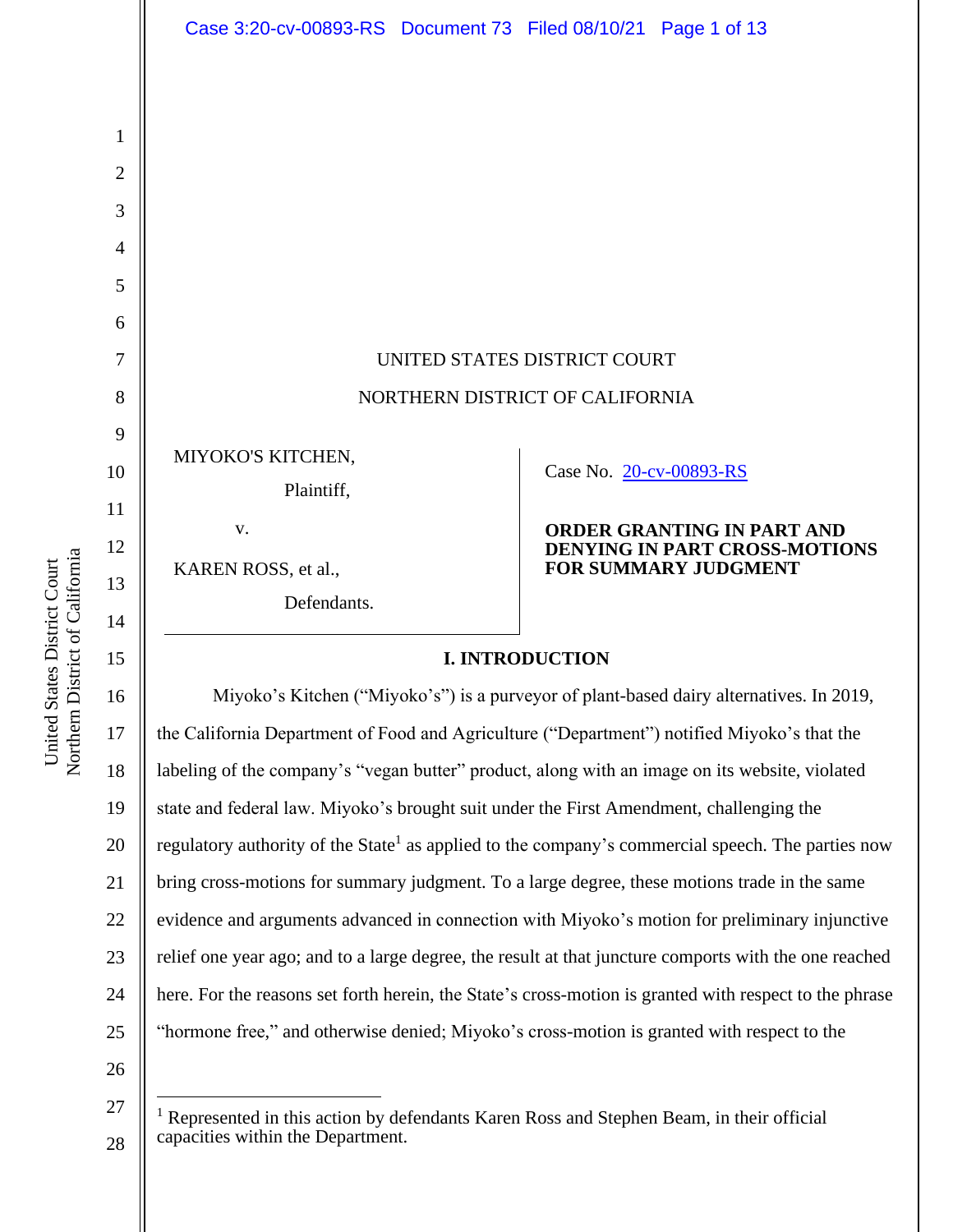phrases "butter," "lactose free," "cruelty free," and "revolutionizing dairy with plants," and otherwise denied; and Miyoko's claim concerning its website is dismissed as moot.

# **II. BACKGROUND<sup>2</sup>**

## **A. Applicable Food Law**

California law directs the Department to review food labeling for compliance with federal law, which in turn proscribes the sale of "misbranded" food items (including items with "labeling [that] is false or misleading"), food items "offered for sale under the name of another food," and food items that, though "purport[ing] to be or . . . represented as a food for which a definition and standard of identity" exists, do not "conform[] to such definition and standard[.]" Cal. Food & Agric. Code § 32912.5; 21 U.S.C. § 343. Since 1923, the standard of identity for butter has described a product "made exclusively from milk or cream, or both . . . and containing not less than 80 per centum by weight of milk fat." 21 U.S.C. § 321a.

## 13

14

15

16

17

18

19

20

21

22

23

24

25

1

2

3

4

5

6

7

8

9

10

11

12

## **B. Miyoko's Commercial Speech**

Miyoko's "vegan butter" product is made entirely from plants. Labeling on the front and back of the packaging for this product appears as:



28

**ORDER** CASE NO. [20-cv-00893-RS](https://ecf.cand.uscourts.gov/cgi-bin/DktRpt.pl?354989)

<sup>26</sup> 27 2 In lieu of a fulsome case history, *see* Dkts. 33 (providing one), 46 (same), this order sets out only undisputed facts.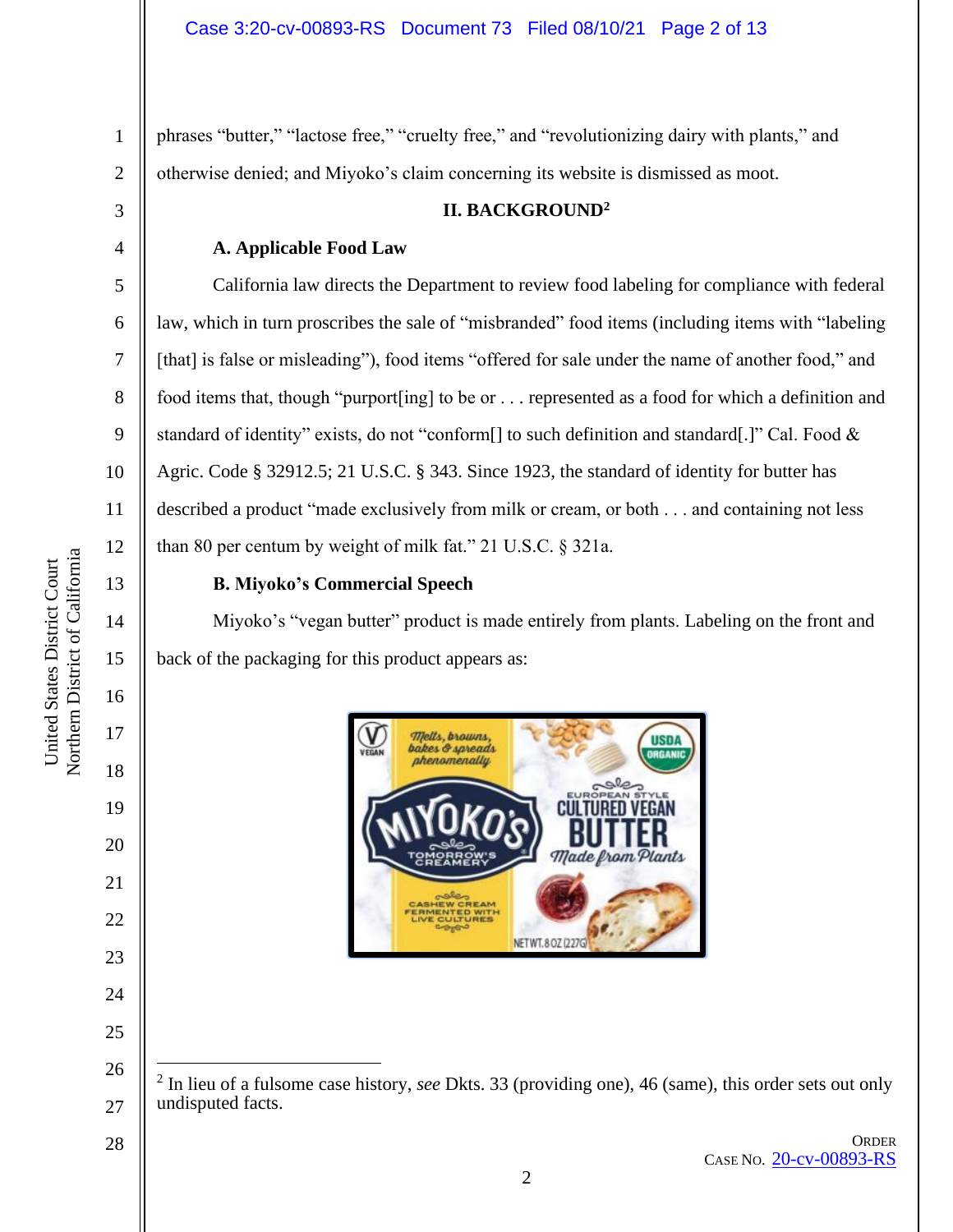

<sup>26</sup> 27 The letter objected to this imagery on the grounds that "[d]airy images or associating the product with [agricultural] activities cannot be used on the advertising of products which resemble milk products."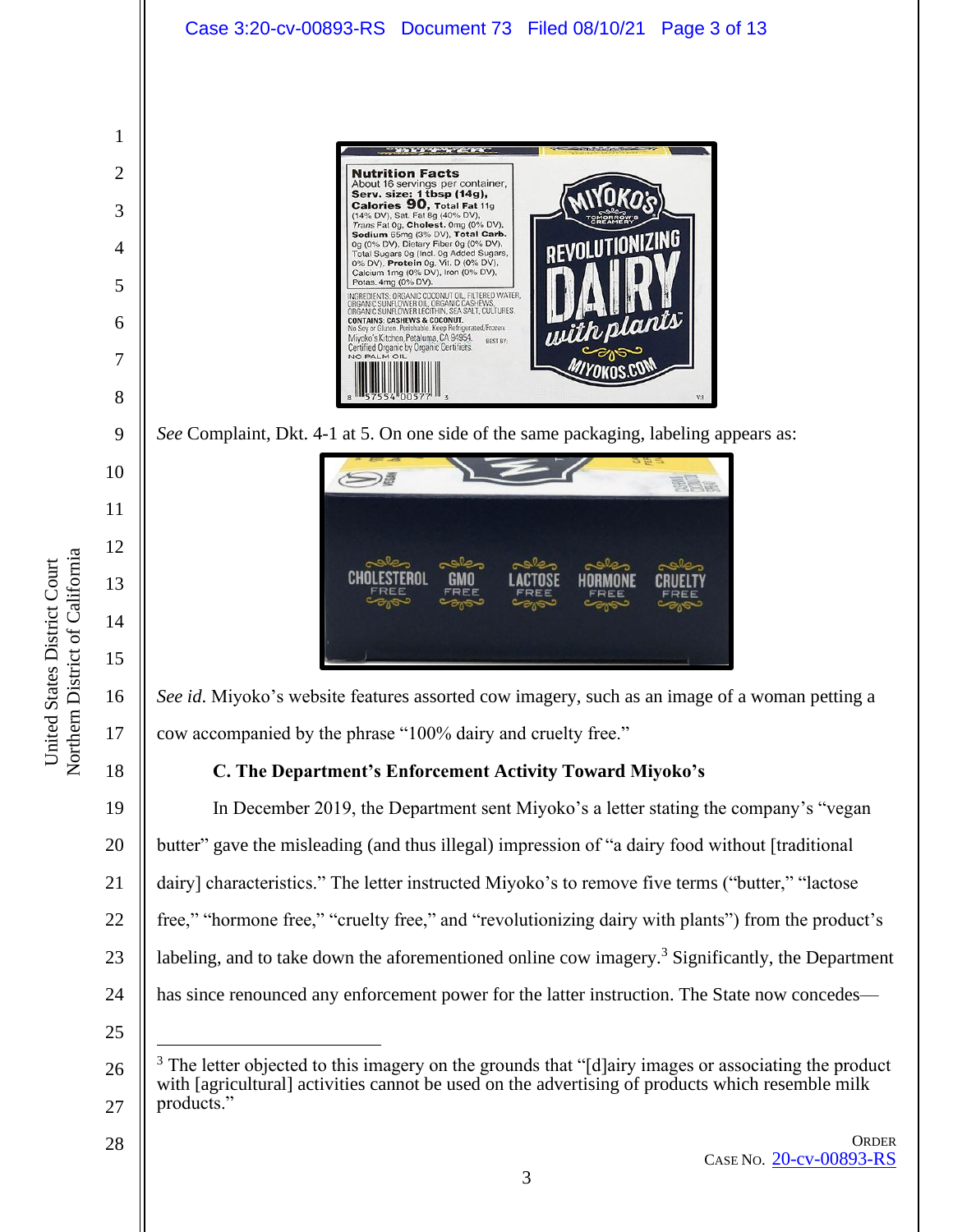and Miyoko's does not contest—that "[t]he Department . . . lacks statutory authority" to regulate Miyoko's website.

## **D. The Feltz Study**

In 2018, Silke Feltz and Adam Feltz authored a research study titled "Consumer Accuracy at Identifying Plant-based and Dairy-based Milk Items" ("Feltz Study"). While not involving any "vegan butter" products, the Feltz Study empirically assesses consumer reactions to traditional milk-based products and corresponding plant-based alternatives that, like Miyoko's "vegan butter," are labeled in a manner combining dairy signifiers (*e.g.*, "cheese" and "milk") with dairydisclaiming language (*e.g.*, "dairy free"). It indicates, in relevant part, that the public "accurately identifie[s] the source of animal-based milk products 84% of the time, plant-based milk-products 88% of the time, animal-based cheese products 81% of the time, and plant-based cheese products 74% of the time."

## **III. LEGAL STANDARD**

## **A. Summary Judgment**

16 20 22 24 Summary judgment is proper "if the movant shows that there is no genuine dispute as to any material fact and the movant is entitled to judgment as a matter of law." Fed. R. Civ. P. 56(a). The purpose of summary judgment "is to isolate and dispose of factually unsupported claims or defenses." *Celotex v. Catrett,* 477 U.S. 317, 323-24 (1986). The moving party "always bears the initial responsibility of informing the district court of the basis for its motion, and identifying those portions of the pleadings and admissions on file, together with the affidavits, if any, which it believes demonstrate the absence of a genuine issue of material fact." *Id.* at 323 (internal citations and quotation marks omitted). If it meets this burden, the moving party is then entitled to judgment as a matter of law when the non-moving party fails to make a sufficient showing on an essential element of the case with respect to which that party bears the burden of proof at trial. *Id.*  at 322-23.

26 27 The non-moving party cannot defeat the moving party's properly supported motion for summary judgment simply by alleging some factual dispute between the parties. To preclude the

28

ORDER CASE NO. [20-cv-00893-RS](https://ecf.cand.uscourts.gov/cgi-bin/DktRpt.pl?354989)

1

2

3

4

5

6

7

8

9

10

11

12

13

14

15

17

18

19

21

23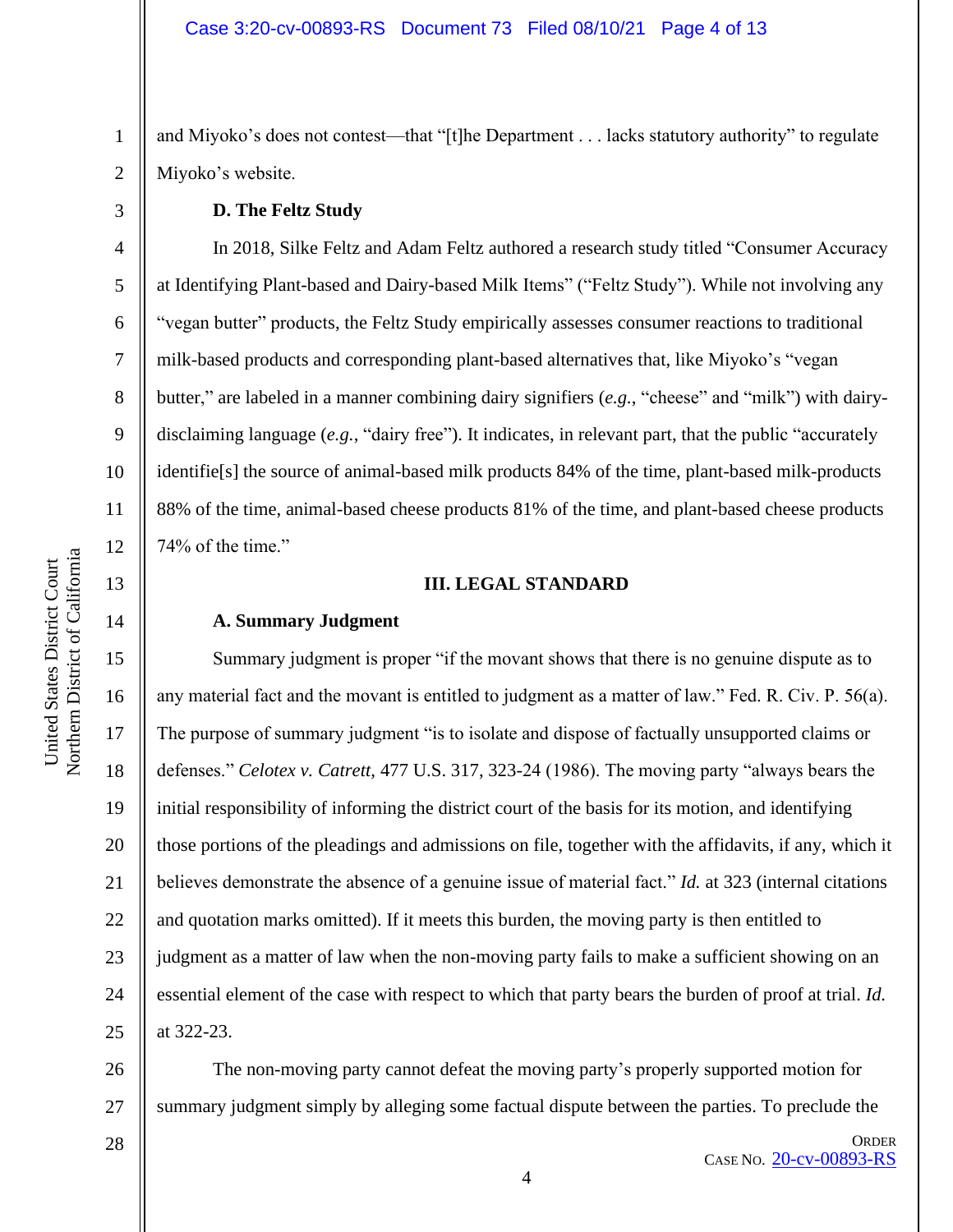#### Case 3:20-cv-00893-RS Document 73 Filed 08/10/21 Page 5 of 13

6

7

8

9

10

11

12

13

14

15

16

17

18

28

1

entry of summary judgment, the non-moving party must bring forth material facts, *i.e.*, "facts that might affect the outcome of the suit under the governing law . . . . Factual disputes that are irrelevant or unnecessary will not be counted." *Anderson v. Liberty Lobby, Inc.*, 477 U.S. 242, 247-48 (1986). The opposing party "must do more than simply show that there is some metaphysical doubt as to the material facts." *Matsushita Elec. Indus. Co. v. Zenith Radio,* 475 U.S. 574, 588 (1986).

The trial court "must draw all justifiable inferences in favor of the nonmoving party, including questions of credibility and of the weight to be accorded particular evidence." *Masson v. New Yorker Magazine, Inc.,* 501 U.S. 496, 520 (1991). It is the court's responsibility "to determine whether the 'specific facts' set forth by the nonmoving party, coupled with undisputed background or contextual facts, are such that a rational or reasonable jury might return a verdict in its favor based on that evidence." *T.W. Elec. Service v. Pacific Elec. Contractors,* 809 F.2d 626, 631 (9th Cir. 1987). "[S]ummary judgment will not lie if the dispute about a material fact is 'genuine,' that is, if the evidence is such that a reasonable jury could return a verdict for the nonmoving party." *Anderson,* 477 U.S. at 248. However, "[w]here the record taken as a whole could not lead a rational trier of fact to find for the non-moving party, there is no 'genuine issue for trial.'" *Matsushita*, 475 U.S. at 587.

#### **B. Mootness**

19 20 21 22 23 24 25 26 27 Federal courts maintain limited jurisdiction; they only have power to hear disputes when authorized by Article III and by Congress pursuant thereto. *Bender v. Williamsport Area Sch. Dist.*, 475 U.S. 534, 541 (1986). When a federal court lacks jurisdiction, it must dismiss the case. *Spencer Enters., Inc. v. United States*, 345 F.3d 683, 687 (9th Cir. 2003). "A case that becomes moot *at any point* during the proceedings . . . is outside the jurisdiction of the federal courts." *United States v. Sanchez-Gomez*, 138 S.Ct. 1532, 1537 (2018) (emphasis added). "A case becomes moot—and therefore no longer a 'Case' or 'Controversy' for purposes of Article III when the issues presented are no longer 'live' or the parties lack a legally cognizable interest in the outcome." *Already, LLC v. Nike, Inc.*, 568 U.S. 85, 91 (2013).

5

Northern District of California Northern District of California United States District Court United States District Court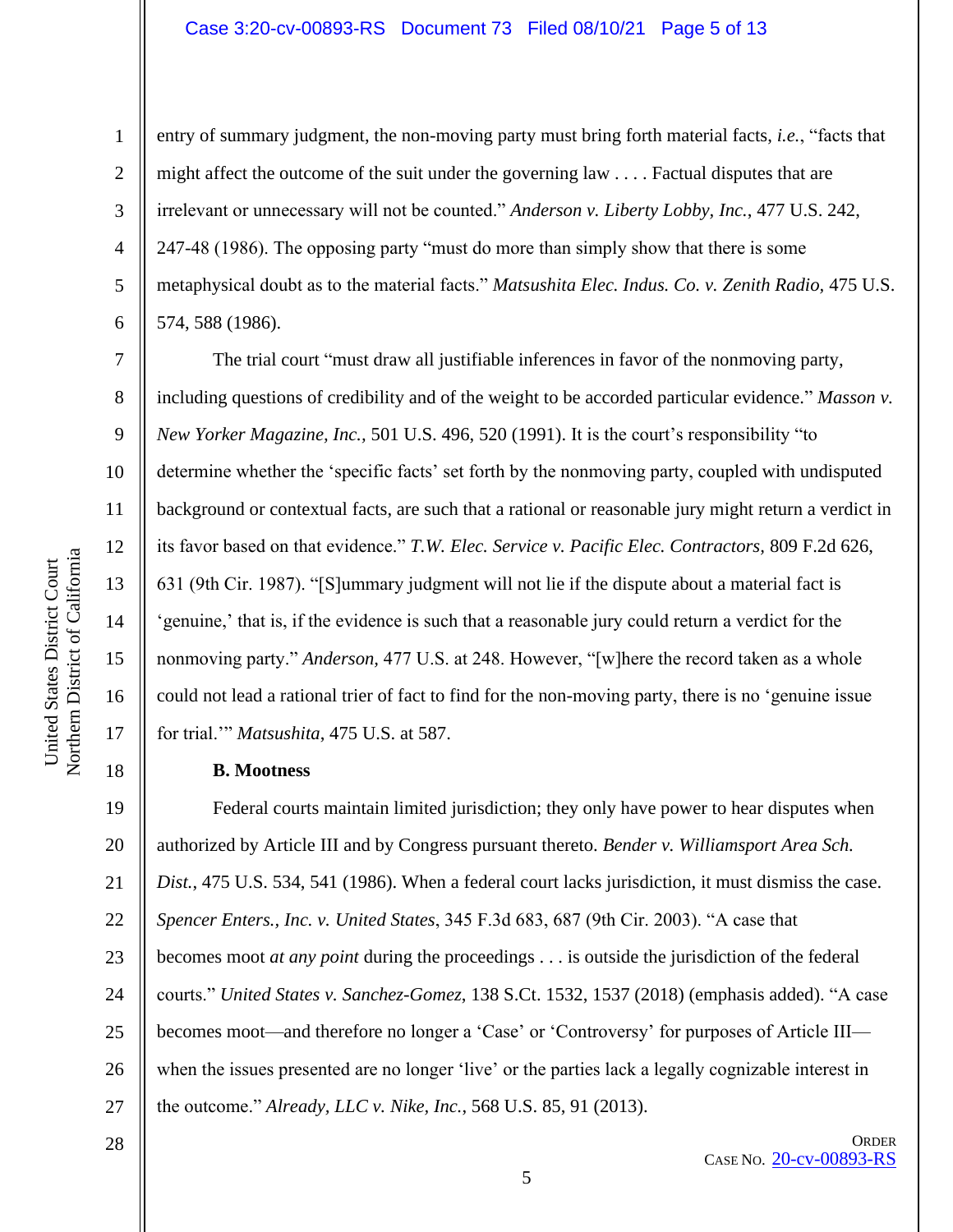7

8

9

#### **IV. DISCUSSION**

Though styled as seeking summary judgement, the instant cross-motions also present a mootness issue vis-à-vis the Department's withdrawn stance on Miyoko's website. Given this, the discussion below addresses the parties' cross-motions for summary judgment regarding Miyoko's "vegan butter" labeling on the one hand, and the Department's (constructive) 12(b)(1) motion to dismiss for mootness on the other.

10 11 12 Northern District of California Northern District of California 13 14 15 16 17 18

United States District Court

United States District Court

## **A. Summary Judgment**

Censorship of commercial speech is tested under the *Central Hudson* standard, which first asks whether the restricted speech is "misleading . . . [or] related to unlawful activity[.]" *Central Hudson Gas & Electric Corp. v. Public Service Commission of New York*, 447 U.S. 557, 564 (1980). If it is, the First Amendment does not apply; otherwise, the restriction survives only if (1) "the State . . . assert[s] a substantial interest to be achieved by [the] restriction[]," and the restriction both (2) "directly advance[s] the state interest involved" and (3) is "not more extensive than is necessary to serve that interest." *Metro Lights, LLC v. City of Los Angeles*, 551 F.3d 898, 903 (9th Cir. 2009) (internal quotation marks omitted) (citing *Central Hudson*, 447 U.S. at 564- 66). The *Central Hudson* burden "is heavy," *Italian Colors Restaurant v. Becerra*, 878 F.3d 1165, 1176 (9th Cir. 2018) (internal quotation marks omitted), and borne by "the party seeking to uphold . . . [the] restriction on commercial speech," *Edenfield v. Fane,* 507 U.S. 761, 770 (1972) (internal bracketing and quotation marks omitted).

20 21 22 23 24 25 As a general matter, "when parties submit cross-motions for summary judgment, each motion must be considered on its own merits." *Fair Housing Council of Riverside County, Inc. v. Riverside Two*, 249 F.3d 1132, 1136 (9th Cir. 2001) (internal quotation marks and bracketing omitted). Here, however, the State makes clear that so far as evidence is concerned, it intends to rely almost exclusively on the Feltz Study—which *also* serves, in the first instance, as Miyoko's leading piece of evidence.<sup>4</sup> See generally Defs.' Cross-Mot. for Summary Judgment, Dkt. 52

26

**ORDER** 27 28 <sup>4</sup> Having commandeered the Feltz Study, the State objects to various other research offered by Miyoko's. *See generally* Defs.' Reply Brief, Dkt. 63 at 9-13. Because these objections are directed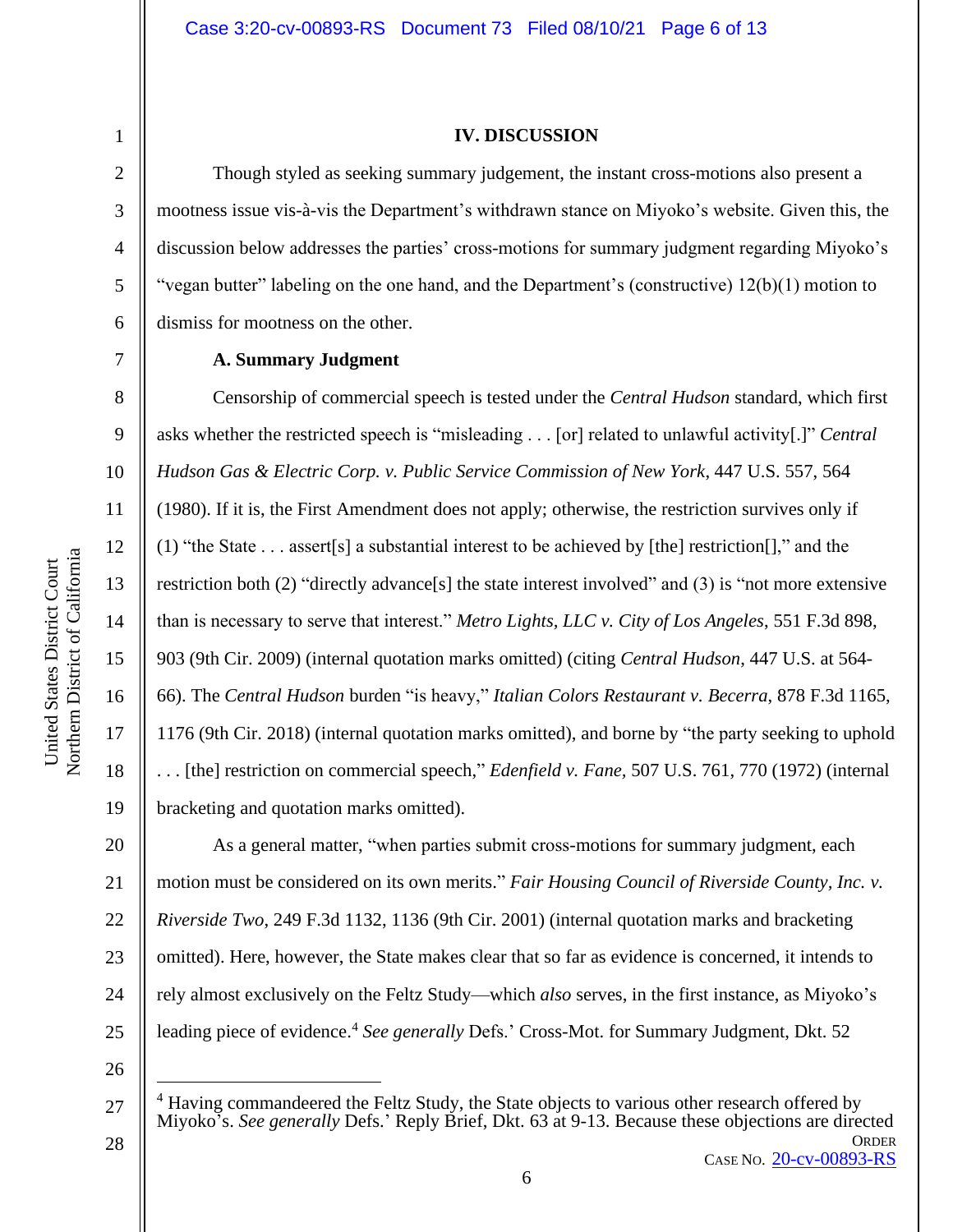Northern District of California Northern District of California United States District Court United States District Court

1

2

3

4

5

6

7

8

9

10

11

12

13

14

15

16

17

18

19

20

21

22

23

(identifying no surveys, studies, or other empirical data beyond the Feltz Study); *see also id.* at 15 n.6 (conceding that "the study offered as evidence by Miyoko's is the most thorough analysis of similar products, and therefore the most useful for this case"). Accordingly, consideration of both motions converges on a single question: can the State—equipped with a record consisting of little else than the Feltz Study and reasonable inferences arising therefrom—ultimately satisfy its "heavy" *Central Hudson* burden for restricting Miyoko's use of "butter," "lactose free," "hormone free," "cruelty free," and "revolutionizing dairy with plants"? *See Italian Colors Restaurant,* 878 F.3d at 1176 (internal quotation marks omitted). With the exception of "hormone free," it cannot.

## **1. "Hormone Free"**

As in its opposition to Miyoko's motion for preliminary injunctive relief, the State points out that Miyoko's "vegan butter" product contains naturally occurring plant hormones; that the product's "hormone free" claim is thus irrefutably false; and that under *Central Hudson*'s threshold prong, the State's authority to censor false commercial speech is not subject to judicial second-guessing. *See Zauderer v. Office of Disciplinary Counsel of Supreme Court of Ohio*, 471 U.S. 626, 638 (1985). Tellingly, Miyoko's final answer to these airtight propositions is a plea for a truce: in a reply brief footnote, the company "unilaterally withdraws its challenge to the State's demand . . . [as to] 'hormone free,'" and submits "[the] Court, therefore, need not decide whether summary judgment is warranted on this issue." *See* Pl.'s Reply Brief, Dkt. 64 at 4 n.2. This eleventh-hour gambit to avoid an unfavorable ruling is, for reasons beginning with Federal Rule of Civil Procedure 15, unavailing. The State has moved for summary judgment on the "hormone free" allegations contained in the operative complaint, and as a matter of settled law, it is entitled to judgment that those allegations afford Miyoko's no First Amendment basis for relief. Insofar as the State's cross-motion seeks such judgment, it is granted.<sup>5</sup>

24

25

26

27

at evidence immaterial to the outcome of this order, they are overruled.

<sup>5</sup> Miyoko's, consistent with its *sub silentio* request for leave to retract its "hormone free" claim, does not move for summary judgment around the phrase.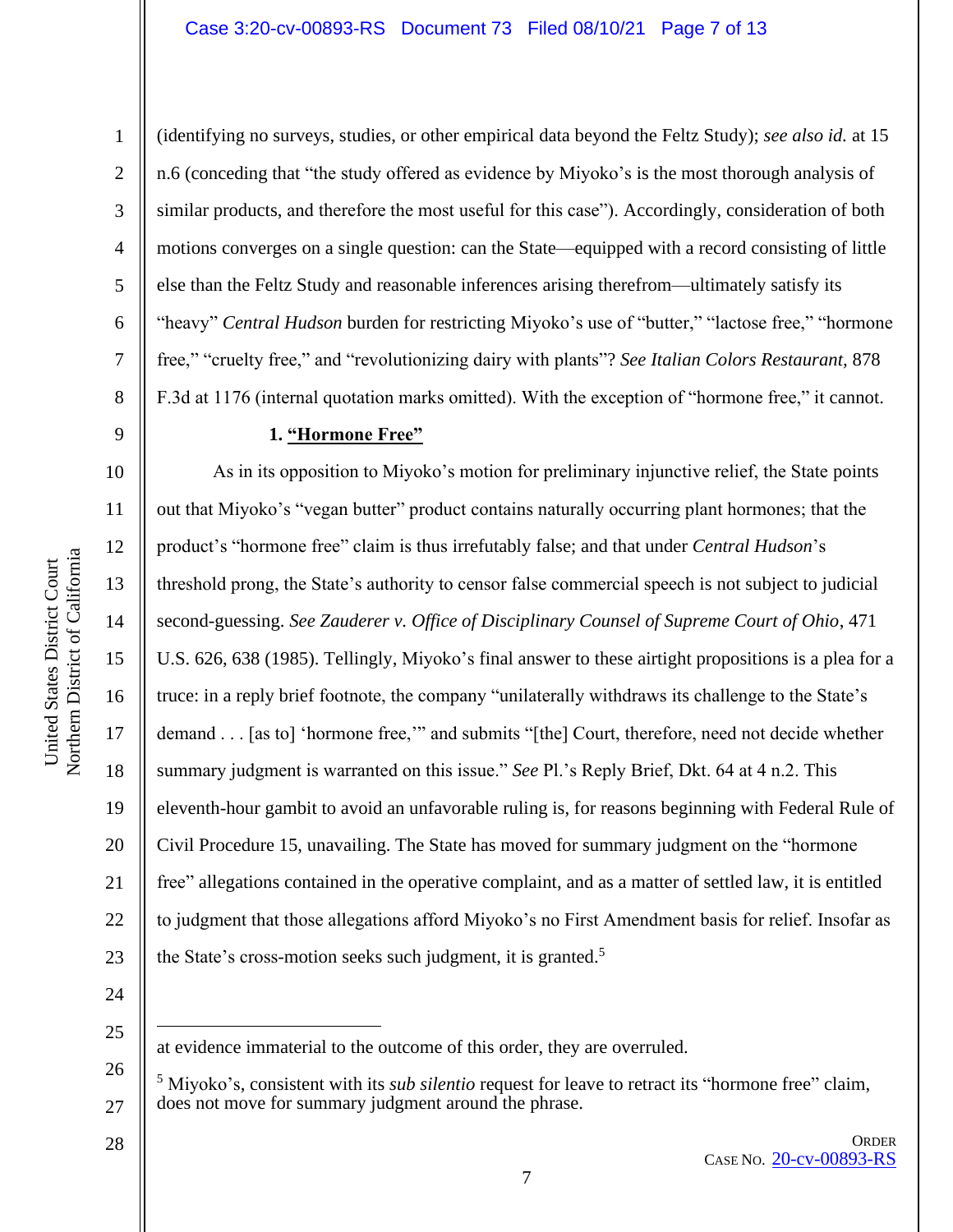2

3

4

5

6

7

8

9

10

11

12

13

14

15

16

17

## **2. "Butter"**

Fortunately for Miyoko's, the State's censorship authority over the language at issue ends there. Applying *Central Hudson* to "butter," the State insists Miyoko's uses the term in a manner that either misleads consumers or, at the very least, materially frustrates a substantial governmental interest. Neither argument prevails.

## *i. Threshold* **Central Hudson** *Inquiry*

For *Central Hudson*'s first prong, the State draws upon the federal definition of "butter" and the Feltz Study.<sup>6</sup> Regarding the first of these authorities, there is no denying that  $\S 312a$ 's dairy and fat-content requirements exclude Miyoko's "vegan butter." Yet as other courts have rightly noted, this alone cannot doom commercial speech at *Central Hudson*'s threshold, lest *Central Hudson* be read to protect only what the government leaves undefined. *See Ocheesee Creamery LLC v. Putnam* ("*Ocheesee*"), 851 F.3d 1228, 1238 (11th Cir. 2017) ("[I]t does not follow that once a state has [defined a term] . . ., any use of the term inconsistent with the state's preferred definition is inherently misleading. Such a per se rule would eviscerate *Central Hudson*, rendering all but the threshold question superfluous.").<sup>7</sup> Wisely, the State declines to advocate this expansively wrong interpretation. Instead, it argues that § 321a in particular deserves a sort of

<sup>7</sup> The *Ocheesee* case, despite its prominence in both the preliminary injunction order and Miyoko's cross-motion, also goes unmentioned in the State's briefing.

28

26

<sup>18</sup> 19 20 21 22 23 24 25 <sup>6</sup> That caselaw does not seriously factor into this endeavor is no surprise. Indeed, called by Miyoko's to confront a growing judicial consensus that the names of plant-based dairy alternatives are not misleading, the State doggedly pretends the relevant cases do not exist. *See* Pl.'s Cross-Mot. for Summary Judgment, Dkt. 60 at 21 ("[A]s it has throughout this litigation, the State just disregards these key cases—it doesn't mention them once in its motion."); *see also Ang v*. *Whitewave Foods Co.*, 2013 WL 6492353, at \*4 (N.D. Cal. Dec. 10, 2013) ("[T]he names 'soymilk,' 'almond milk,' and 'coconut milk' accurately describe Defendants' products."); *Gitson v. Trader Joe's Company*, 2015 WL 9121232, at \*1 (N.D. Cal. Dec. 1, 2015) ("The reasonable consumer (indeed, even the least sophisticated consumer) does not think soymilk comes from a cow."); *Turtle Island Foods SPC v. Soman*, 424 F.Supp.3d 552, 574 (E.D. Ark. 2019) ("It is true, as the State contends, that these labels use some words traditionally associated with animal-based meat. However, the simple use of a word frequently used in relation to animal-based meats does not make use of that word in a different context inherently misleading.").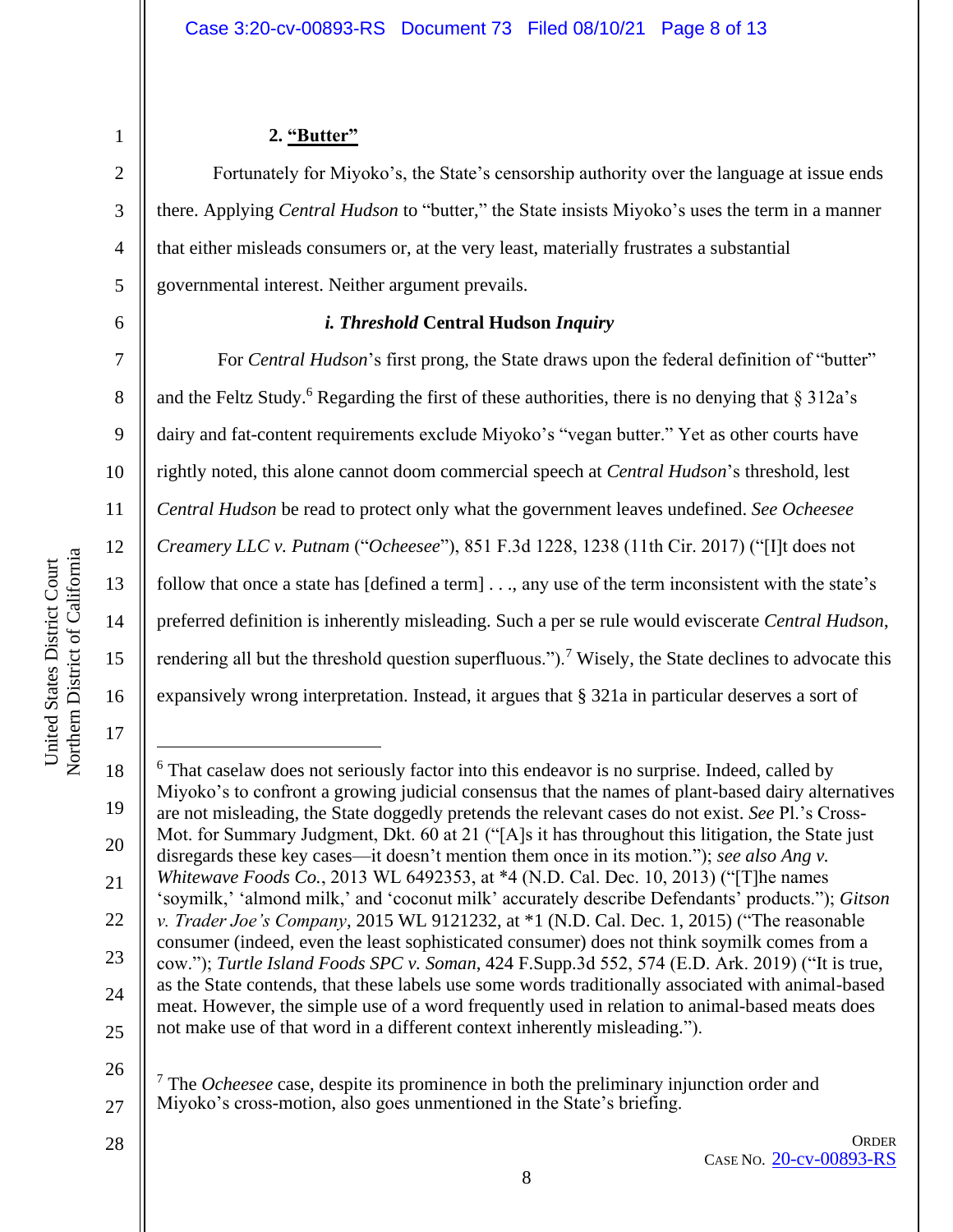2

3

4

5

6

constitutional credit for old age: because the statute has been on the books for ninety-odd years, it must be especially reflective of what consumers understand "butter" to mean. This logic, which finds no footing in the State's cited authorities, defies common sense. Quite simply, language evolves. Absent anything from the State revealing why old federal food definitions are more faithful indicators of present-day linguistic norms, neither the fact nor the vintage of the federal definition of "butter" counts against Miyoko's at *Central Hudson*'s first step.

7 8 9 10 11 12 13 14 15 16 So too for the Feltz Study. To reiterate, the Feltz Study—first introduced by Miyoko's at the preliminary injunction stage, to prove that dairy alternatives do *not* generate meaningful consumer confusion—suggests four salient consumer misidentification rates: (i) 16% for traditional milk products; (ii) 12% for plant-based milk products; (iii) 19% for traditional cheese products; and (iv) 26% for plant-based cheese products. Unquestionably, the latter (and largest) of these figures serves as solid evidence that when a dairy-alternative food product is labeled, like Miyoko's "vegan butter," with both "the name of a dairy product and . . . dairy-associated statements," that labeling tends to confuse 26% of consumers. *See* Defs.' Cross-Mot. for Summary Judgment, Dkt. 52 at 15. As explained at the preliminary injunction stage, though, the State's relentless focus on this lone datum misses the forest for the trees:

Hoping to turn [the Feltz Study] against its proponent, the State makes hay of the 74% [plant-based cheese product identification] figure—or, more accurately, of the 26% consumer-confusion rate it necessarily describes. This is, to put it mildly, a blinkered interpretation. Adopting the State's preferred metric, 26% of the study's participants were indeed confused by plant-based cheeses—but a full 19% were also confused by animal-based cheeses. Conversely, while 12% of respondents misidentified plant-based milks, 16% misidentified animal-based milks. Taken as a whole, this research merely signals the following: that consumers are perhaps a bit better at identifying traditional cheeses than vegan cheeses, and perhaps a (roughly equivalent) bit better at identifying vegan milks than traditional milks. For the purposes of First Amendment scrutiny, this modest takeaway hardly cuts in favor of finding Miyoko's use of "butter" inherently misleading.

25 Preliminary Injunction Order, Dkt. 46 at 9. Put briefly, this conclusion holds up at summary

17

18

19

20

21

22

23

24

26

27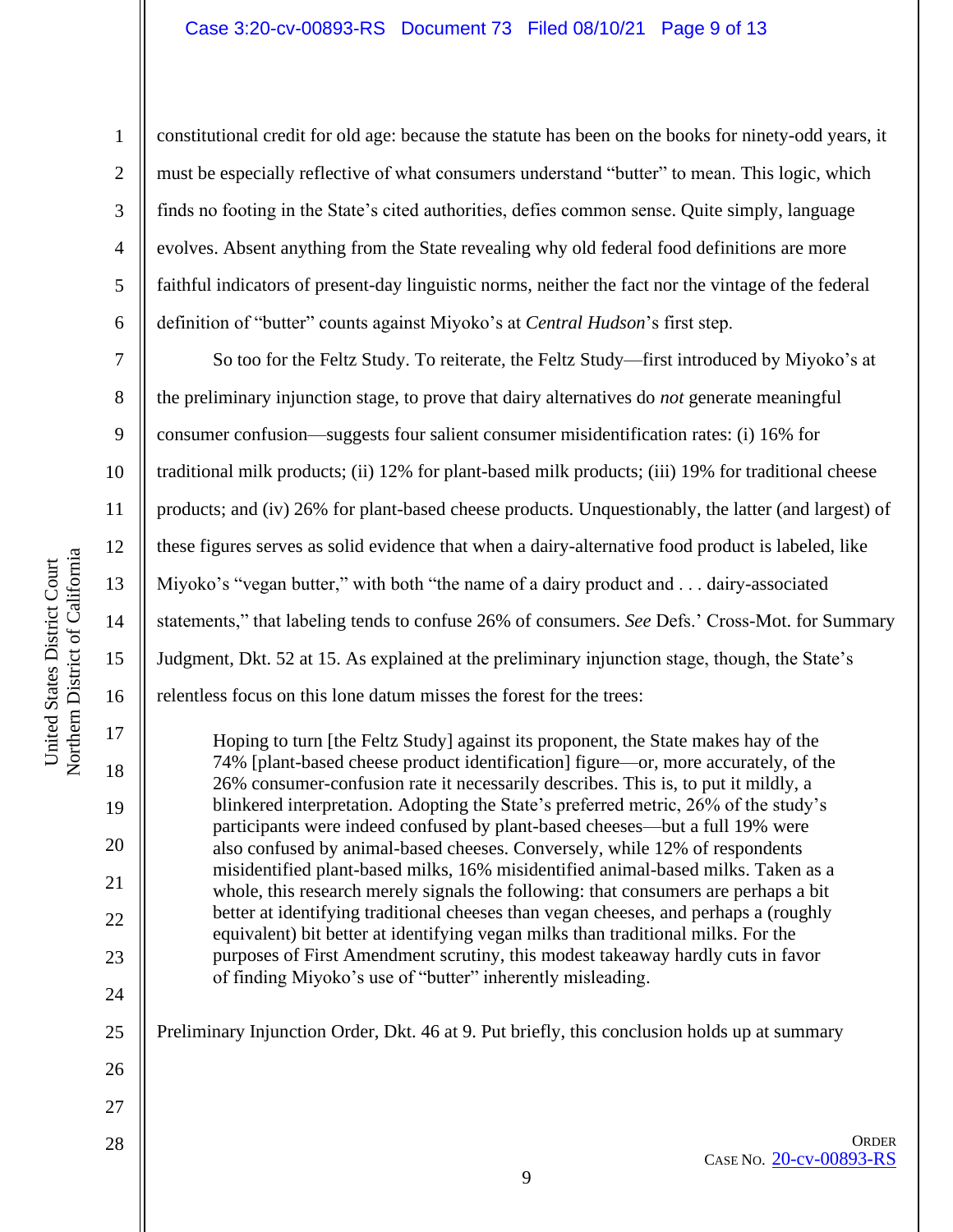judgment.<sup>8</sup> Just like § 312a does not make "butter" per se misleading in all § 312a-noncompliant circumstances, the Feltz Study does not do so in the more specific context of labeling akin to Miyoko's. On the record as the State has left it, Miyoko's use of "butter" is constitutionally protected.

## *ii. Remaining* **Central Hudson** *Factors*

Nor has the State met its burden for overriding that protection. Under the intermediate scrutiny of *Central Hudson*'s remaining factors, the State's "butter" ban against Miyoko's obliges it to proffer a substantial interest, and to show the ban advances that interest in a proportionally reasonable fashion. *See Edenfield,* 507 U.S. at 767. Relevant here, in the setting of an as-applied challenge,<sup>9</sup> this advancement cannot be "ineffective or remote"; for the restriction to stand, the State "must demonstrate that the harms it recites are real and that its restriction will *in fact*  alleviate them to a material degree." *Id.* at 770-71 (emphasis added).

The State attempts to make this showing on two equally unpersuasive levels. The first is explicit: pointing to an interest in "avoid[ing] customer confusion," the State contends it must censor Miyoko's to prevent "customers intending to purchase butter . . . [from] leav[ing] the store with something else." *See* Defs.' Cross-Mot. for Summary Judgment, Dkt. 52 at 17. This argument, which rephrases the State's threshold *Central Hudson* theory using naked speculation in

1

2

3

4

5

6

7

8

9

10

11

12

13

14

15

16

17

18

28

**ORDER** CASE NO. [20-cv-00893-RS](https://ecf.cand.uscourts.gov/cgi-bin/DktRpt.pl?354989)

<sup>19</sup> 20 21 22 23 24 <sup>8</sup> Perhaps anticipating as much, the State spends one paragraph giving its recycled Feltz Study argument a fresh gloss: trademark law. Because "the Lanham Act is constitutional," and because a handful of federal trademark plaintiffs have secured injunctions with "survey results where 15% of customers" expressed confusion between marks, the State intimates that there is precedent for assigning strong First Amendment significance to the Feltz Study's 26% plant-based cheese product misidentification rate. *See generally* Defs.' Cross-Mot. for Summary Judgment, Dkt. 52 at 16. There is not. By the State's reply brief, the notion of a trademark-derived 15% consumer confusion threshold for censoring commercial speech—which, going off the Feltz Study, would bode ill for "milk" and "cheese" when used to market *dairy* products—is nowhere to be found.

<sup>25</sup> 26 27 <sup>9</sup> This case has been litigated and adjudicated on an as-applied basis. Miyoko's seeks the narrowest relief available on this set of facts (*i.e.*, judgment shielding the company from the Department's discrete enforcement position), and does not attack the facial validity of any generally applicable law.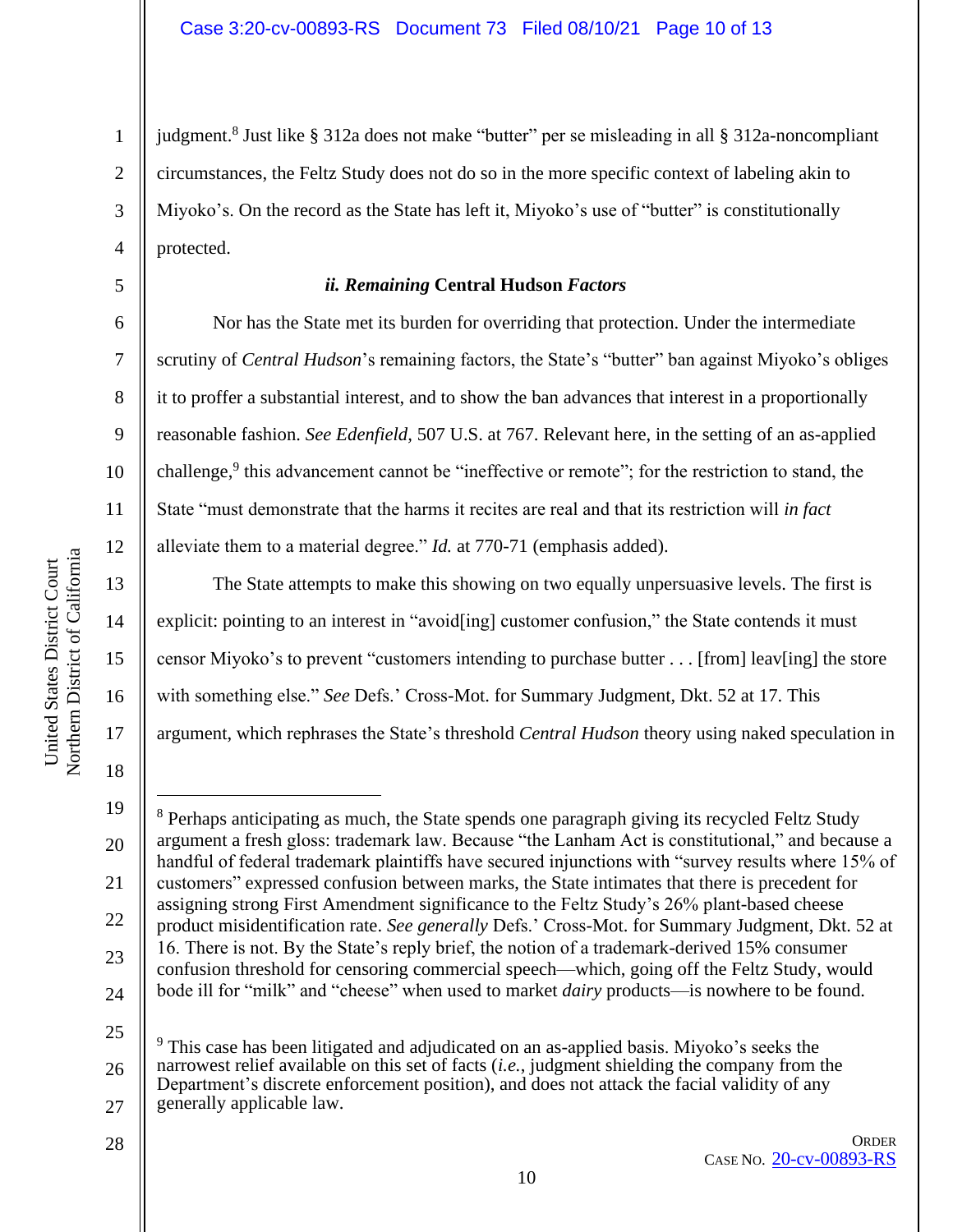## Case 3:20-cv-00893-RS Document 73 Filed 08/10/21 Page 11 of 13

1

2

3

4

5

6

7

8

9

10

11

12

13

14

15

16

17

18

19

20

21

22

23

place of the Feltz Study, fares no better the second time around. *See generally supra* Part IV.A.2(i). As for the State's other intermediate scrutiny effort, it is not so much an argument as a sleight-of-hand. In expounding the need to prevent Miyoko's supposed marketplace harm, the State slips another interest through the cracks: upholding a "consistent scheme" for the regulation of food labeling. *See* Defs.' Cross-Mot. for Summary Judgment, Dkt. 52 at 17; *see also id.* at 18 ("Given the volume of applications and the interest in fair competition, the Department's approach is the best way to apply a consistent rule to all products[.]").

The defect in this tactic is plain. By furtively invoking (but never outright asserting) the need for uniform regulation—an interest which, by its terms, exists at the highest level of generality—the State in essence insinuates it should not be held to demonstrating consumer confusion specifically attributable to Miyoko's "vegan butter." This, of course, is not the law. Concern over the "abolition of standards of identity for foods" notwithstanding, *see id.* at 19, the First Amendment demands proof that restricting Miyoko's commercial speech will promote the State's *asserted* interest. *See Edenfield*, 507 U.S. at 768 ("[T]he *Central Hudson* standard does not permit us to supplant the precise interests put forward by the State with other suppositions. Neither will we turn away if it appears that the stated interests are not the actual interests served by the restriction.") (citation omitted). Here, the State's sole asserted interest is "avoid[ing] consumer confusion." Because the record lacks material reasonably supporting the conclusion that removing "butter" from Miyoko's labeling "will in fact" advance that interest "to a material degree," the State may not enforce any order to that effect. *See id.* at 771. To the extent it seeks judgment that the State cannot carry its *Central Hudson* burden concerning "butter" as it appears on Miyoko's "vegan butter" product, Miyoko's cross-motion is granted; to the extent it seeks judgment to the contrary, the State's cross-motion is denied.

24

#### **3. "Lactose Free," "Cruelty Free", and ""Revolutionizing Dairy With Plants"**

25 26 27 Resting once again on the Feltz Study, the State provides no additional evidence for its authority to regulate "lactose free" and "cruelty free" on Miyoko's labeling. *See* Defs.' Reply Brief, Dkt. 63 at 8 n.3 ("The Court should reach the . . . conclusion [that] 'Lactose Free' and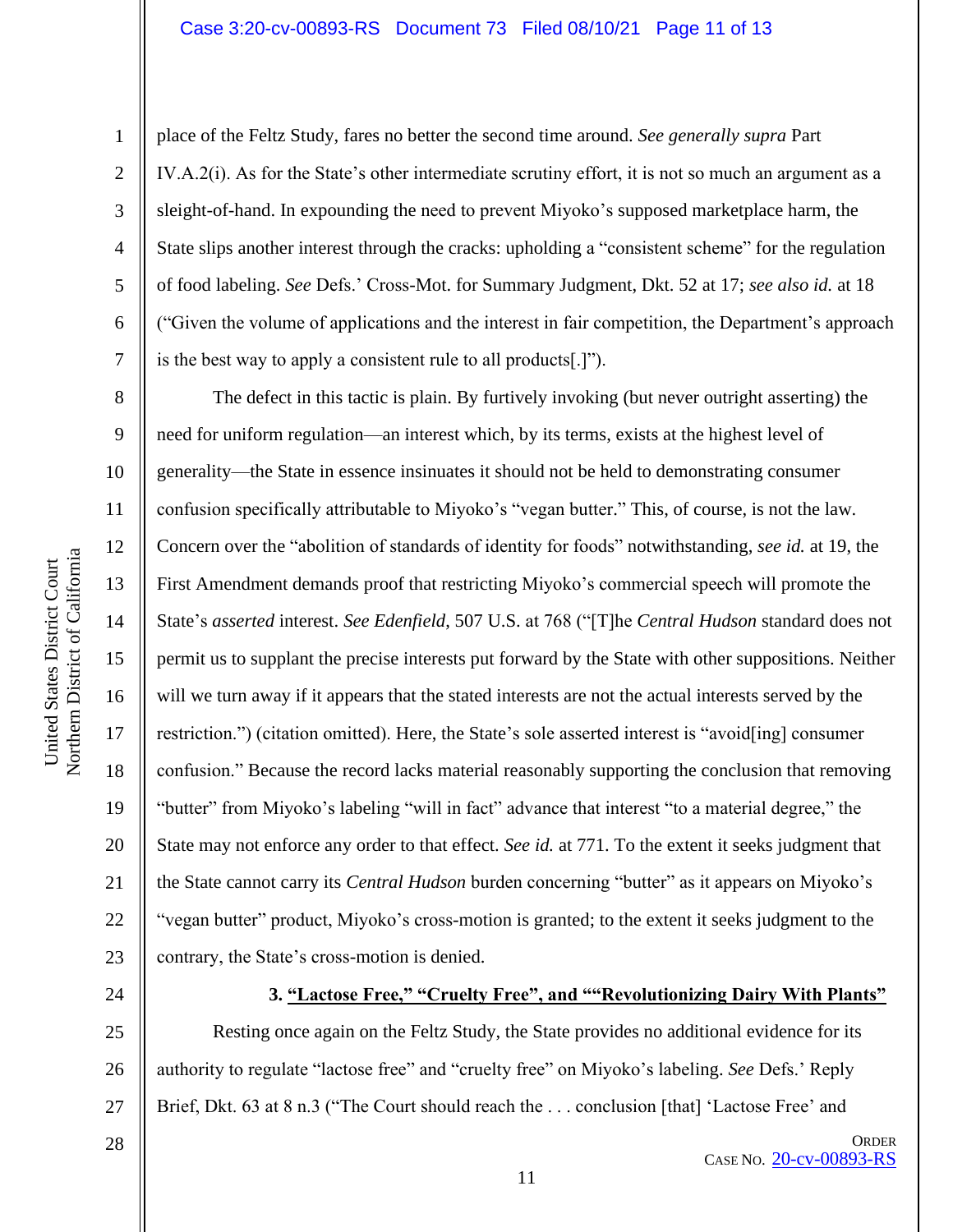## Case 3:20-cv-00893-RS Document 73 Filed 08/10/21 Page 12 of 13

10 11 12 Northern District of California Northern District of California United States District Court 13 14 15 16 17

United States District Court

1

2

3

4

5

6

7

8

9

18

19

'Cruelty Free' [are misleading] because the same evidence of confusion for 'Butter,' the . . . Feltz survey, tested a package with similar phrasing."). Once again, "this strategy asks more of '26%' than the figure can bear," depriving the record of adequate support for a finding that the terms are either misleading or frustrative of a stated governmental interest. *See* Preliminary Injunction Order, Dkt. 46 at 12. The record is likewise deficient as to the State's regulatory authority over "revolutionizing dairy with plants"—a reality that, with the benefit of Miyoko's more extensive post-preliminary injunction briefing of the issue, the State astutely concedes. *See* Defs.' Reply Brief, Dkt. 63 at 15. (Acknowledging that because "'Revolutionizing Dairy With Plants' is not misleading . . . the Court [should] grant[] summary judgment to Plaintiff on this point."). Miyoko's cross-motion is consequently granted as to "lactose free," "cruelty free," and "revolutionizing dairy with plants." The corresponding portion of the State's cross-motion is denied.

#### **B. Mootness**

The State's withdrawal of its enforcement position regarding cow imagery on Miyoko's website implicates the voluntary cessation exception to mootness. *See Already, LLC v. Nike, Inc.*, 568 U.S. 85, 91 (2013) ("[A] defendant cannot automatically moot a case simply by ending its unlawful conduct once sued."). As the party asserting mootness, the State bears the "heavy burden of proving that the challenged conduct cannot reasonably be expected to recur[.]" *See Rosebrock v. Mathis*, 745 F.3d 963, 972 (9th Cir. 2014) (internal quotation marks omitted).

20 21 22 23 24 25 26 27 The State clears that hurdle here. Shortly after this action began, the Department determined its initial assertion of authority to regulate Miyoko's website had relied upon a statute that does not confer the Department that power. *See* Withdrawal of Position, Dkt. 37 ("[The] position stated in the December [2019] letter . . . is inconsistent with the relevant statute[.]"). Since then, the State has elaborated that *no* statute confers that power. *See* Defs.' Cross-Mot. for Summary Judgment, Dkt. 52 at 21 ("The Department . . . lacks statutory authority to enforce this position against Miyoko's."). Rather than contesting the truthfulness of this admission, Miyoko's argues it must be further crystallized—through, for instance, a regulation affirmatively placing